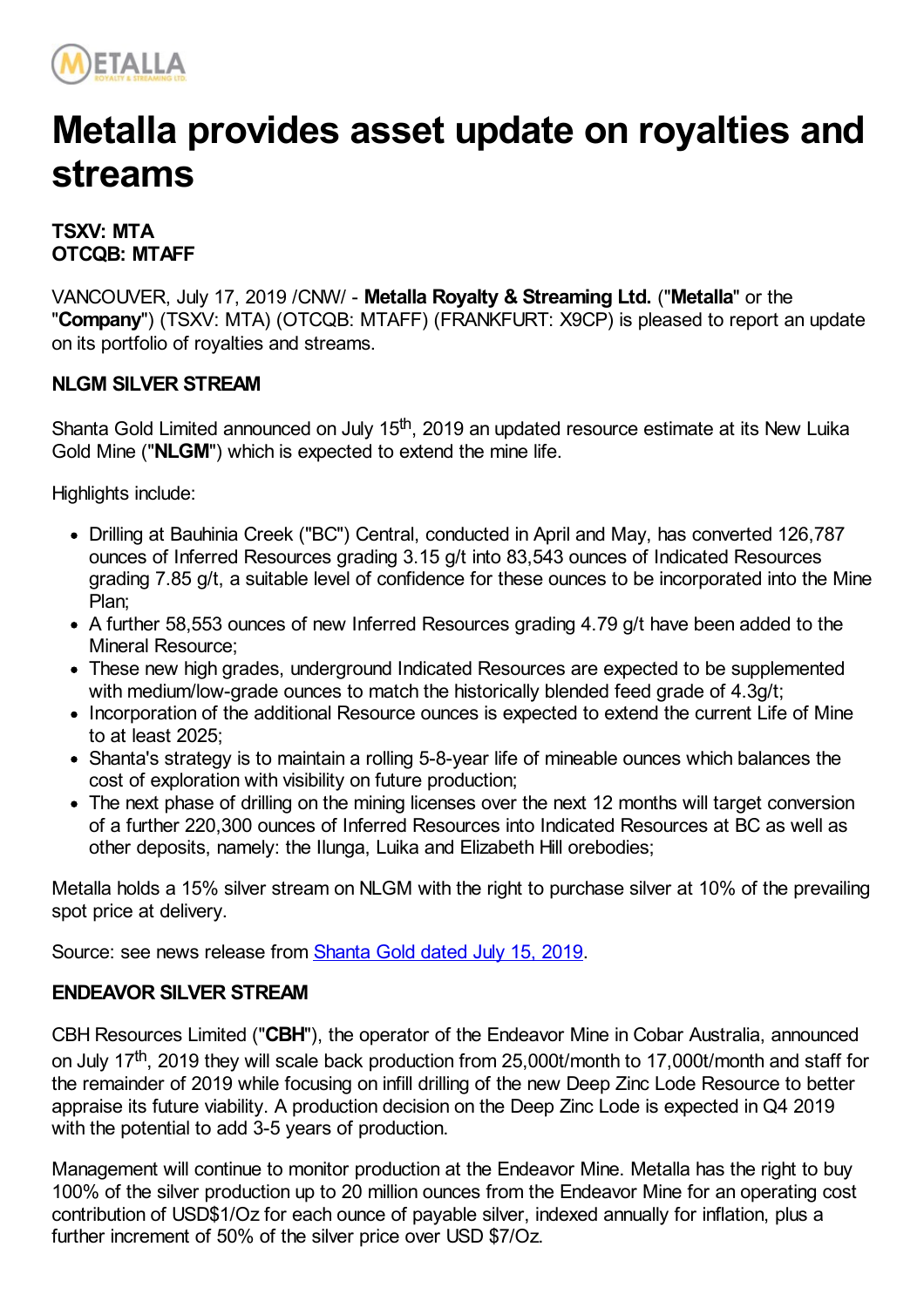Brett Heath, President, and CEO of Metalla commented, "The Endeavor Silver stream has provided a meaningful return for shareholders in the two years since it was acquired with further upside potential remaining. It has already generated over 850,000 ounces of silver to Metalla's account, providing a payback and return on capital invested. The scaled-back production at Endeavor through the second half of this year is expected to be partially offset by the Joaquin and COSE royalties currently in development by Pan American Silver Corp. Both are expected to enter production during the coinciding period. Metalla's current portfolio of 43 royalties and streams covers a robust pipeline of development assets being advanced by some of the top operators in the gold industry and is expected to significantly increase our cash flow profile over the following years while we continue to add accretive assets to the portfolio."

## **FIFTEEN MILE STREAM**

Atlantic Gold [reported](http://www.atlanticgoldcorporation.com/_resources/news/nr_2019_07_15.pdf) on July 15<sup>th</sup>, 2019 that security holders approved the plan of arrangement with St. Barbara Limited, following the approval, Atlantic [obtained](http://www.atlanticgoldcorporation.com/_resources/news/nr_2019_07_17.pdf) a final order from the Supreme Court of British Columbia with respect to the Arrangement on July 17, 2019. The Arrangement is expected to close on July 19, 2019, subject to the satisfaction of customary conditions.

Metalla views this as a positive step for our Fifteen Mile Stream royalty as the much larger, new operator of the mine will significantly reduce any financing risk on development capital needed to push forward to production on time.

Metalla holds a 1% NSR royalty on the Fifteen Mile Stream.

#### **COSE/JOAQUIN ROYALTY**

Pan American Silver Corp. announced their second-quarter 2019 results will be released after market close on August 7, 2019. We expect updated guidance on the approximate timeline for the two royalties to start producing. Previous guidance has been the second half of 2019.

Metalla holds a 1.5% NSR on COSE and 2% NSR on Joaquin.

#### **SANTAGERTRUDIS/EL REALITO/AKASABA WEST**

Agnico Eagle Mines Limited announced their second-quarter 2019 results will be released on Wednesday, July 24<sup>th</sup> after market close. Metalla expects further updates on the drilling from the increased budget at Santa Gertrudis following the discovery of new high-grade structures at Trinidad and follow up drilling on the back of ongoing successful exploration and infill at the recently acquired El Realito project which is part of the operating La India mine.

Metalla holds a 2% NSR royalty on Santa Gertrudis, El Realito, and Akasaba West.

#### **ABOUT METALLA**

Metalla is a precious metals royalty and streaming company. Metalla provides shareholders with leveraged precious metal exposure through a diversified and growing portfolio of royalties and streams. Our strong foundation of current and future cash-generating asset base, combined with an experienced team gives Metalla a path to become one of the leading gold and silver companies for the next commodities cycle.

For further information, please visit our website at [www.metallaroyalty.com](http://www.metallaroyalty.com/)

## **ON BEHALF OF METALLAROYALTY & STREAMING LTD.**

(signed) "Brett Heath"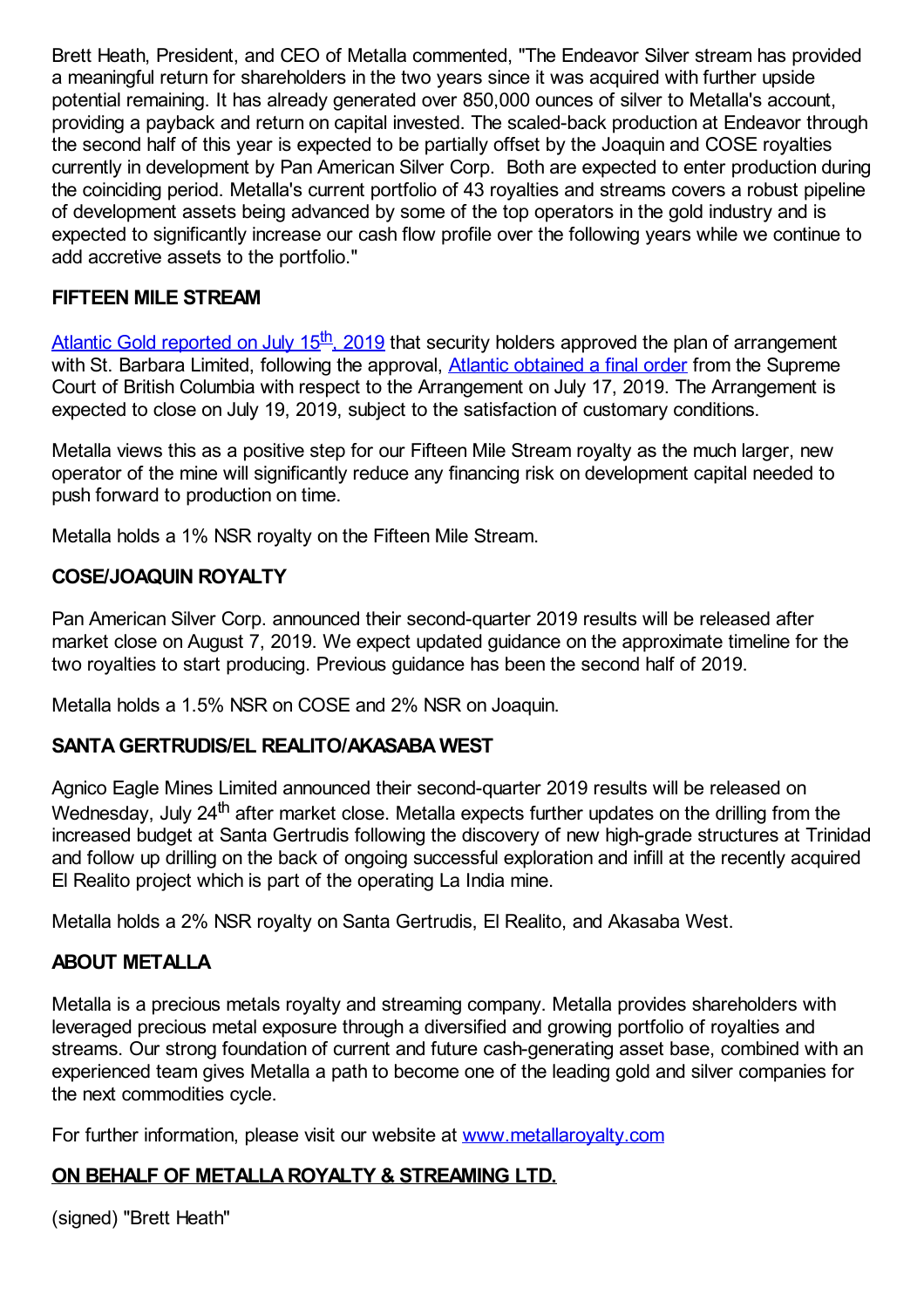#### President and CEO

Neither the TSXV nor it's Regulation Services Provider (as that term is defined in the policies of the *Exchange) accept responsibility for the adequacy or accuracy of this release.*

## *Cautionary Note Regarding Forward-Looking Statements*

*This press release contains "forward-looking information" and "forward-looking statements" within the meaning of applicable Canadian and U.S. securities legislation. The forward-looking statements herein are made as of the date of this press release only, and the Company does not assume any obligation to update or revise them to reflect new information, estimates or opinions, future events or results or otherwise, except as required by applicable law.*

*Often, but not always, forward-looking statements can be identified by the use of words such as "plans", "expects", "is expected", "budgets", "scheduled", "estimates", "forecasts", "predicts", "projects", "intends", "targets", "aims", "anticipates" or "believes" or variations (including negative variations) of such words and phrases or may be identified by statements to the effect that certain actions "may", "could", "should", "would", "might" or "will" be taken, occur or be achieved. Forwardlooking statements and information include, but are not limited to, the future production at the Endeavor Mine,, anticipated cash flows from the Endeavor Mine, future financial reporting by Metalla, the receipt of payments from Metalla's mining royalty and streaming portfolio, the requirement for regulatory approvals and third-party consents, the Company's financial guidance, outlook, proposed plans for acquiring additional stream and royalty interests and the potential of such streams and royalty interests to provide returns and the completion of mine expansion under construction phases at the mines or properties that the Company holds an interest in. Forwardlooking statements and information are based on forecasts of future results, estimates of amounts not yet determinable and assumptions that, while believed by management to be reasonable, are inherently subject to significant business, economic and competitive uncertainties, and contingencies. Forward-looking statements and information are subject to various known and unknown risks and uncertainties, many of which are beyond the ability of Metalla to control or predict, that may cause Metalla's actual results, performance or achievements to be materially different from those expressed or implied thereby, and are developed based on assumptions about such risks, uncertainties and other factors set out herein, including but not limited to: the requirement for regulatory approvals and third party consents, the impact of general business and economic conditions, the absence of control over the mining operations from which Metalla will purchase gold and receive royalties, including risks related to international operations, government relations and environmental regulation, the inherent risks involved in the exploration and development of mineral properties; the uncertainties involved in interpreting exploration data; the potential for delays in exploration or development activities; the geology, grade and continuity of mineral deposits; the possibility that future exploration, development or mining results will not be consistent with Metalla's expectations; accidents, equipment breakdowns, title matters, labor disputes or other unanticipated difficulties or interruptions in operations; fluctuating metal prices; unanticipated costs and expenses; uncertainties relating to the availability and costs of financing needed in the future; the inherent uncertainty of production and cost estimates and the potential for unexpected costs and expenses, commodity price fluctuations; currency fluctuations; regulatory restrictions, including environmental regulatory restrictions; liability, competition, loss of key employees and other related risks and uncertainties. Metalla undertakes no obligation to update forward-looking information except as required by applicable law. Such forward-looking information represents management's best judgment based on information currently available. No forward-looking statement can be guaranteed, and actual future results may vary materially. Accordingly, readers are advised not to place undue reliance on forward-looking statements or information. Some of the disclosure in this press release is based on information publicly disclosed by the owners or operators of these properties and information/data available in the*